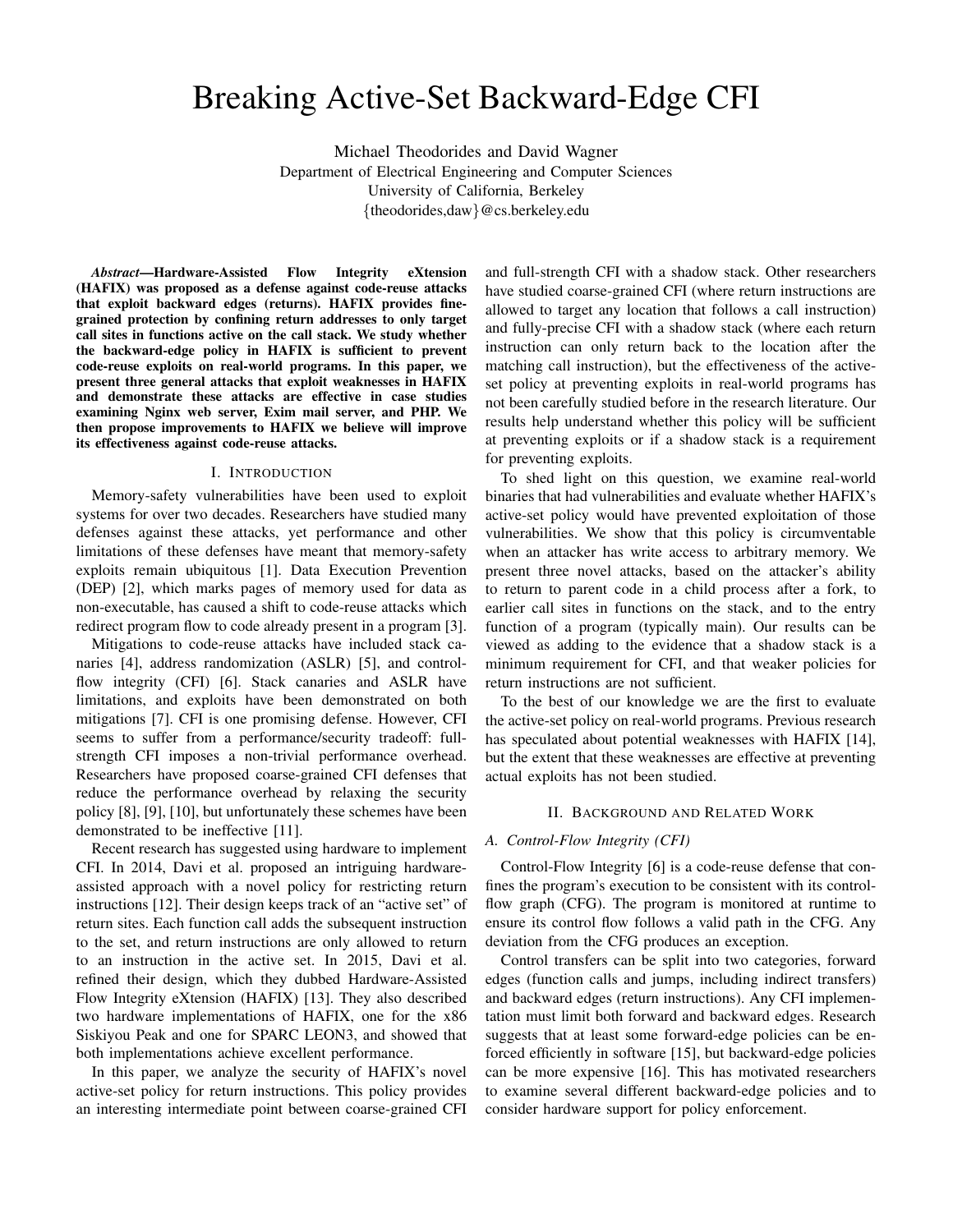The strongest (most restrictive, most secure) backward-edge policy involves validating return addresses with a shadow stack in protected memory. Each call instruction causes the return address to be pushed to the ordinary stack and to the protected shadow stack; a return instruction validates the return address against the value at the top of the shadow stack. However, shadow stacks impose a significant performance overhead in software, motivating researchers to study weaker, coarse-grained policies for backward edges [17]. One weaker alternative is to omit the shadow stack and check that every return instruction targets the location following some call instruction.

# *B. HAFIX: Hardware-Assisted Flow Integrity Extension*

HAFIX is a hardware CFI implementation for backward edges; the performance overhead is just 2% [13]. Their design [12],[13, § 3] introduces an active-set policy that maintains a set of active functions (functions that are executing on the stack) and restricts returns to only target call-preceded instructions in active functions. This policy is used in the HAFIX x86 implementation.

Under HAFIX, the compiler assigns unique labels to each function, then uses the labels in the following three new instructions: (1.) CFIBR: CFIBR is inserted as the first instruction to each function to insert the function's label into the active set; (2.) CFIRET: CFIRET is inserted after each call instruction to check that the function's label is in the active set; (3.) CFIDEL: CFIDEL is inserted before each return instruction to remove the function's label from the active set. A state machine ensures that every function call and return must be followed immediately by a CFIBR or CFIRET. We illustrate the result of this transformation in pseudocode below:

```
//main - label=0
int main() {
    CFIBR 0 // insert label 0 into the active set
    ...
    foo();
    CFIRET 0 // ensure label 0 is in the active set
    ....
    CFIDEL 0 // delete label 0 from the active set
   return; }
//foo - label=1
int foo() {
   CFIBR 1 // insert label 1 into the active set
    ...
    CFIDEL 1 // delete label 1 from the active set
    return; }
```
In the example above, foo can return to main since main's label, 0, is present in the active set when foo's return instruction is executed. However, main cannot return to foo, as foo's label, 1, is not present in the active set when main returns. Before returning all functions remove their label from the active set to ensure future returns cannot target the function.

HAFIX also includes two additional instructions for handling recursive function calls. HAFIX does not support nested recursion. Our attacks  $(\S V)$  do not use recursion.

We emphasize that our results apply only to Davi et al.'s x86 implementation of HAFIX, but not to their SPARC implementation [13]. Their x86 implementation uses the active-set

|                      | Forward-edge policy             |                       |  |
|----------------------|---------------------------------|-----------------------|--|
| Backward-edge policy | Coarse-grained                  | Fine-grained          |  |
| Coarse-grained       | broken [18], [20], [11] $\vert$ | broken $[19]$         |  |
| Active set           | broken                          | (this paper)          |  |
| Shadow stack         | broken [21], [19]               | partially broken [19] |  |
| TABLE                |                                 |                       |  |

ATTACKS AGAINST VARIATIONS OF CFI

policy for return instructions, while their SPARC implementation uses a full shadow stack for return instructions. Other researchers have studied shadow stacks; this paper focuses solely on the active-set policy.

#### *C. Attacks on CFI Implementations*

Coarse-grained CFI has been bypassed [18], [11]. Carlini et al. found that fine-grained forward-edge CFI with a weak backward-edge policy (no shadow stack; allow returns to target any call-preceded instruction) can be bypassed [19]. Even a shadow stack (the strongest possible policy for backward edges) can be vulnerable to code-reuse attacks in some cases [19]. Table 1 summarizes attacks on various CFI policies. Although HAFIX was not studied by Carlini et al., their findings imply that coarse-grained forward-edge CFI with an active set for backwards edges can be bypassed, as that policy is strictly weaker than coarse-grained forward-edge CFI with a shadow stack. Previous research has not evaluated the activeset policy for backwards edges with a fine-grained forwardedge policy. We evaluate this combination in this paper.

# III. THREAT MODEL

Attacker Goal. Our adversary seeks to use a vulnerability to execute arbitrary code with all program permissions.

Threat Model. In our model an attacker (1.) has full writable control of memory from a vulnerability at one point during program execution, (2.) has access to the program's code, and (3.) can bypass code randomization (ASLR). We verify that an attacker has control of memory in our case studies.

System Assumptions. We assume x86 HAFIX's active-set policy is deployed with the following additional defenses:

- 1) All indirect calls must follow the most restrictive static CFG for forward edges that still allows all feasible nonmalicious execution [15]. (Thus, our attacks apply no matter what policy is applied to forward edges.)
- 2) Returns are restricted by the active-set policy: they can only target call-preceded instructions in active functions.
- 3) Data is non-executable and code is non-writable.

# IV. ATTACKS AGAINST ACTIVE-SET POLICY

We present three general attacks on the active-set policy.

# *A. Return-to-Active-Function Attack*

The active-set policy allows return instructions to target any active function on the call stack. This property can be used by an attacker to directly return to any function in the call stack, bypassing any code residing in intermediate functions on the stack. These intermediate functions may contain code that is critical for secure execution. We show an example below.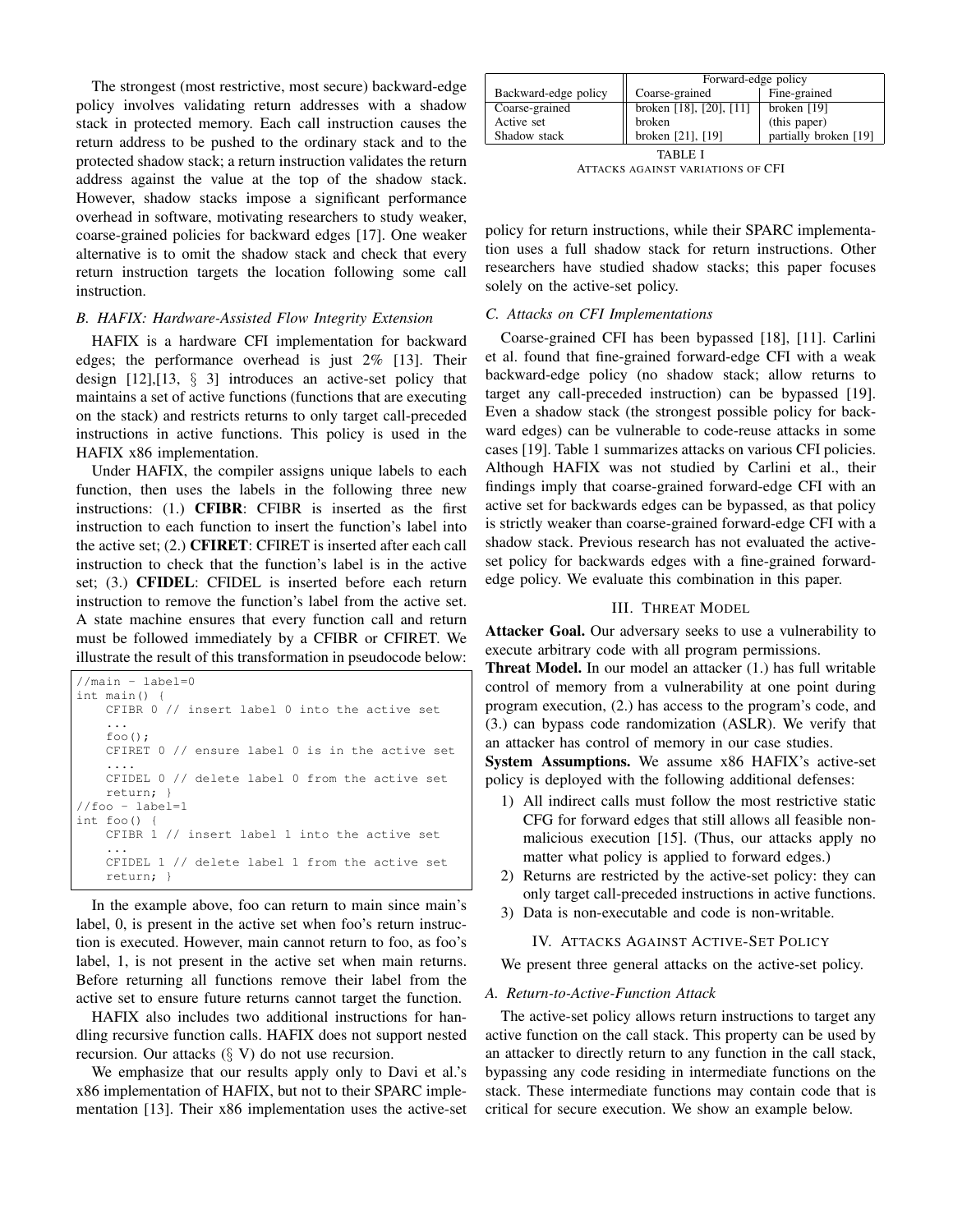```
int main(int argc, char *argv[]) {
   char *path;
    ...
    foo(path, argv);
    execl(path, argv); // (*)
    ...
}
int foo(char* path, char *argv[]) {
    ...
    vulnerable();
    if (validate(path) != 0) { exit(1); }
    ...
}
int vulnerable(char * argv[]) {
    char buf[1024];
    ...
    memcpy(buf, argv[1], strlen(argv[1]));
    ...
}
```
An attacker can leverage the vulnerability in vulnerable() to overwrite the return address to point to the statement marked (\*) in main and overwrite the path variable to refer to a program of their choosing. By returning directly to main, the attacker bypasses the path variable validation that would have caused the program to exit.

# *B. Return-to-Parent-After-Fork Attack*

Event loops and forked processes are common in server software. Servers often have a main process that waits for requests and forks a child process on each new request. In benign execution it is usually not possible to execute code that was designed for the parent process in the child process. The active-set policy allows an attacker who has compromised a child process to return to a function higher in the call stack (in the parent's region of the call stack) and execute code designed for the parent within the child process. This may enable a powerful attack, as often many unsafe library calls occur in code designed to be executed by the parent.

Davi et al.'s x86 HAFIX implementation is intended for bare metal code and does not support multiple processes or fork. This attack is not applicable to that implementation, but it is applicable to any system that uses the active-set policy and supports multiple processes.

# *C. Back-Call-Site Attack*

A consequence of assigning unique labels to functions as opposed to individual call sites is that attackers who control a return address can return to call sites that appear earlier than the original call site if they are in the same function. This enables attackers to reach points in active functions that have already completed execution and are not intended to be re-executed. We show an example below.

```
int main() {
    char path[1024];
    ...
    strcpy(path, "/usr/bin/whoami");
    execl(path, arg);
    ...
    vulnerable();
}
int vulnerable() {
```


Fig. 1. The active set for the Exim mail server during execution of the vulnerability with the execv call in main.

```
char buf[1024];
...
memcpy(buf, input, strlen(input));
```
The vulnerability in the vulnerable function can enable an attacker to execute execl in main with malicious arguments by overwriting the path variable and return address to target the execl in main.

An attacker can also return directly to call sites that occur later in an active function than the original call site, bypassing code occurring in between the original call site and the attacker's chosen call site.

# *D. Return-to-Main Attack*

}

The back-call-site attack can be combined with a return-toactive-function attack targeting the main function. Programs typically start and complete execution in the main function. As a result, main is marked active throughout the duration of the program, and all code (other than dead code) is reachable via some path starting in main. Suppose an attacker wants to reach code in function g, g is reachable via some path from function f, and main calls f. Then an attacker controlling any return address can always return to any call site in main that precedes the call to f and from there reach g.

# V. EVALUATION AND CASE STUDIES

#### *A. Motivation and Methodology*

To understand the applicability of our attacks to real programs we select three programs with reported memory vulnerabilities and attempt to develop attacks on these programs under HAFIX. We select our programs by searching CVE databases for CVEs of open-source programs. We reproduce the vulnerabilities inside gdb to obtain an accurate backtrace and identify which functions are active at the point of the vulnerability. We also use gdb to write to memory and emulate an attacker's control over memory, and to verify that an attacker has full-writable control of memory for all programs.

## *B. Exim Mail Server*

We examine a buffer overflow in the Exim mail server [22]. The vulnerability results from a heap based buffer overflow in the gethostbyname functions in glibc 2.2–2.18.

Control over Memory. A security advisory [22] explains how an attacker can turn the gethostbyname buffer overflow into a write-anything-anywhere primitive. This satisfies our requirement that an attacker has full control of memory.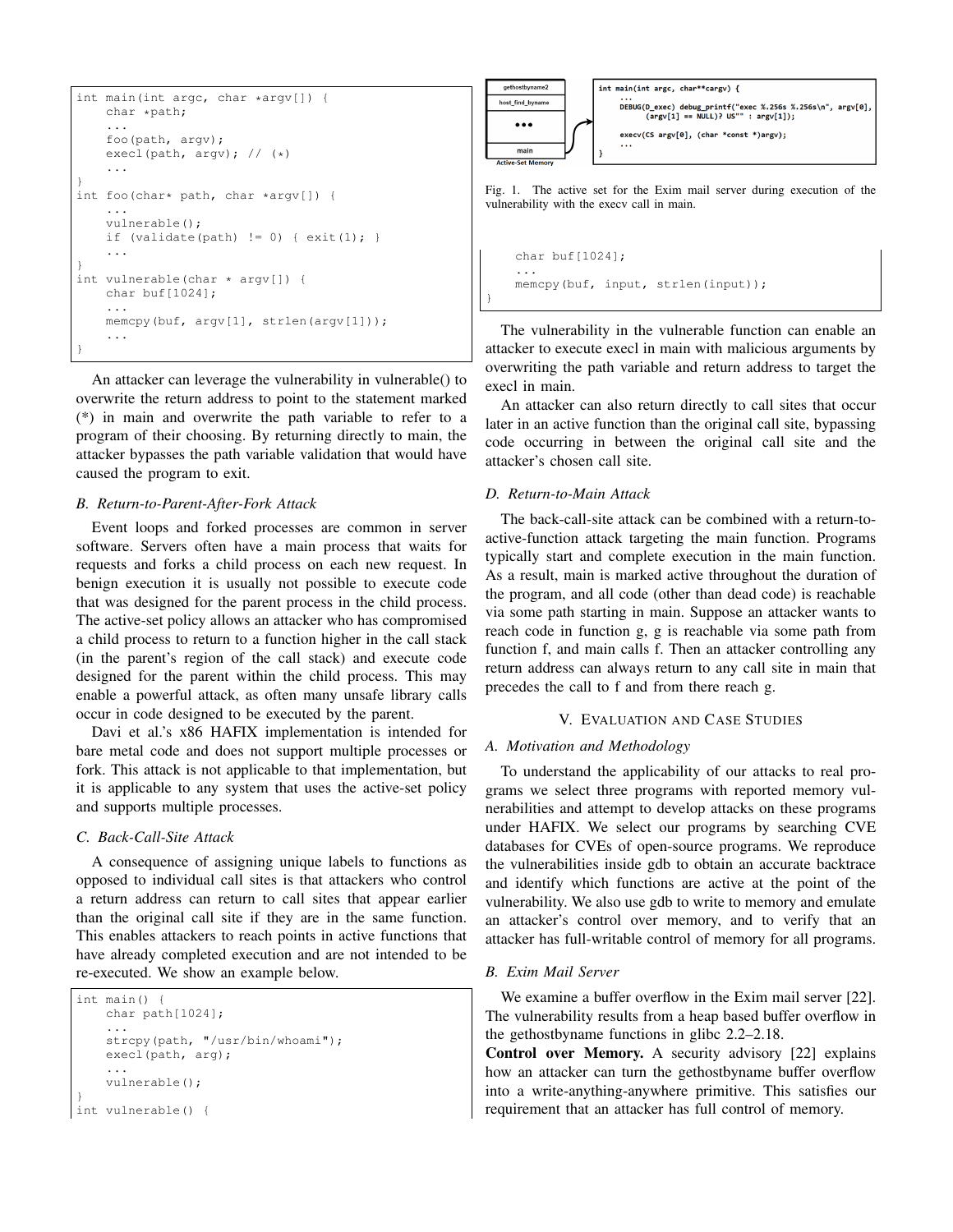

Fig. 2. The active set for Nginx is shown on the left. The ngx\_spawn\_process function contains a call to ngx\_execute\_proc which calls execve. ngx\_execute\_proc is called using the proc variable which can reference ngx\_execute\_proc when ngx\_spawn\_process is called from ngx\_execute.

Exploitation. We found that an attacker can bypass activeset CFI and perform an exec with an arbitrary command. We successfully spawned a shell while monitoring the program in gdb to ensure the active-set policy is respected. Our attack works by invoking an execv call in the main function. Because main is active when the gethostbyname vulnerability occurs, an attacker can use their control over memory to (1.) overwrite the return address to target the execv and (2.) overwrite the argument that is supplied to execv. Figure 1 shows the active functions at the point where the attacker controls memory and the call-preceded execv call in main.

# *C. Nginx Web Server*

We study a integer overflow vulnerability in Nginx server 1.4.0 that was reported in CVE-2013-2028 [23].

Control over Memory. An integer signedness vulnerability in the decoding stage of Nginx allows an attacker to overflow an integer and trigger a stack-based buffer overflow. The overflow can be used to control arguments of a memcpy call, allowing an attacker to write arbitrary values to arbitrary locations [19]. Memory can be arranged after executing memcpy to return the process to accepting further requests without a crash.

Exploitation. We find an attacker can execute arbitrary code in the presence of active-set CFI. One of the functions in the active set when the memory vulnerability occurs, ngx\_spawn\_process, invokes a function pointer, proc, which can be overwritten by any value of the attacker's choice. An attacker with control over memory can (1.) overwrite the return address to target the proc function call in ngx\_spawn\_process, (2.) overwrite the proc function pointer to reference the ngx execute proc function, and (3.) overwrite the structure in memory used to hold the arguments for the execve call in ngx execute proc. Figure 2 summarizes our exploit and shows the active functions during the exploit. Overwriting the proc function pointer to reference the ngx\_execute\_proc function does not result in a forward-edge CFI exception as there exists another function, ngx execute, that sets proc to ngx execute proc in non-malicious execution.

# *D. PHP: Stack Buffer Overflow*

We investigate a stack buffer overflow in the sockets extension of PHP 5.3.6 that was reported in CVE-2011-1938 [24].

Control over Memory. An attacker has full writable control of memory in the presence of active-set CFI. A memcpy call in the sockets function of php allows an attacker to trigger a stack overflow. The overflow can (1.) overwrite the arguments to a memcpy call in main and (2.) overwrite the return address to target the memcpy in main. The memcpy call in main is followed by an error condition check that returns when errors are detected. Memory can be overwritten to force a return through this error path to create a write-what-where gadget. Exploitation. We found that an attacker can execute arbitrary code despite active-set CFI. An attacker can leverage their control over memory to inject a php script of their choosing. The stack overflow occurs during execution of a php script, so the active set contains the required functions for execution of a php script. To execute an arbitrary php script, an attacker (1.) overwrites the existing php script in memory and (2.) overwrites the return address to target the php\_execute\_script function that executes php scripts.

# *E. Results*

Table II summarizes our results. We believe the attacks we demonstrate are general and can be applied to other software.

#### VI. ENHANCING HAFIX

## *A. Adoption of Call-Site Labels*

To prevent the back-call-site attack, we propose assigning unique labels to individual call sites instead of functions. A compiler would then insert CFIBR instructions immediately before call sites instead of inserting CFIBR instructions at the beginning of functions. This modification restricts returns to target only the original call site in an active function. The attacks we demonstrate on Nginx and Exim servers are not possible under this modification.

# *B. Deactivation of Parent Function upon Fork*

To prevent the return-to-parent-after-fork attack, we propose augmenting fork to clear the child process's active set before executing the child's code. The programs we evaluate do not contain programmer-intended paths in a child process that lead to functions made active in the parent process. We believe this holds true for most programs, however for compatibility we propose implementing this feature as an opt-out compiler option with a default of deactivating active parent functions.